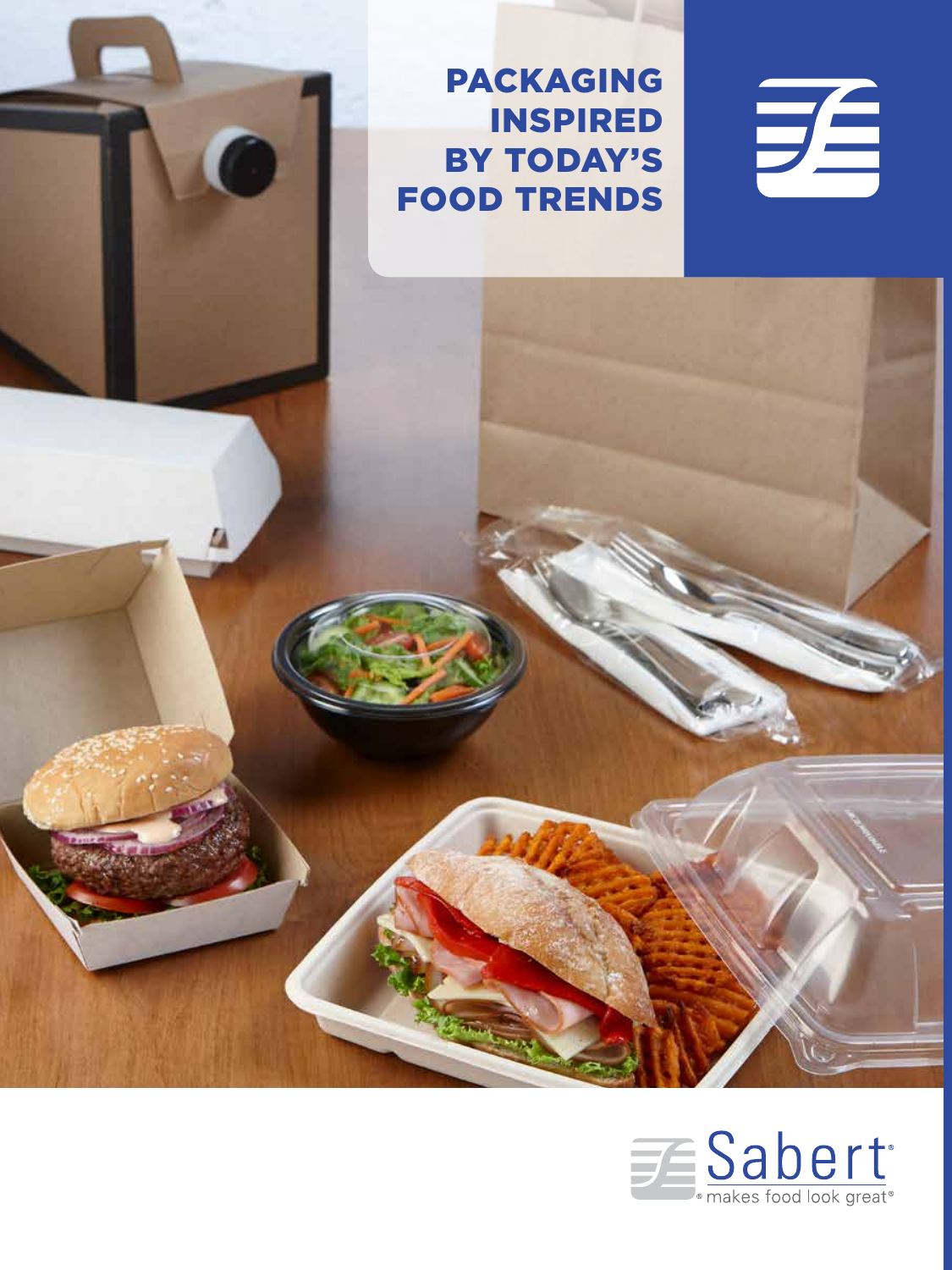### **Our Packaging Value Model**

At Sabert, we've always been committed to helping people enjoy food in new ways.

With dedicated and knowledgeable service teams, we work with our customer partners to combine deep insights about food and consumer trends with fast and flexible manufacturing to drive higher levels of responsiveness and value. Our proven process infuses rapid innovation at every level in order to deliver products and solutions that encompass all five areas of packaging value: Performance, Presentation, Safety, Sustainability and Economics.

 **Performance**

and competitive markets.

With advanced materials and innovative features, forms and functions, our products perform at the highest levels in the most demanding conditions

Together, we are all working to enhance and advance the way people enjoy food – today and for generations to come.



#### Economics

Our vertical integration and flexible manufacturing approach helps you drive down total costs. With continuous improvement and responsive service, we achieve the highest overall value for each packaging solution.

#### **Sustainability**

From a broad range of recyclable and compostable materials to solar and geothermal facilities, our sustainable practices and products drive value by finding better ways to work with minimal impact on the environment.



## Rapid Innovation

Reinforced by the ever-evolving market trends and consumer needs, our rapid innovation helps speed products to market, which is as important to us as it is to customers.

 Presentation Our proven designs enhance the multi-sensory experience of seeing, holding, buying and enjoying good food. We bring your food to life in a way that drives sales, satisfaction and loyalty.

#### **Safety**

From tamper resistant features to interlocking lids and rounded edges, our products protect consumers as well as the food. This creates true value that consumers see and feel.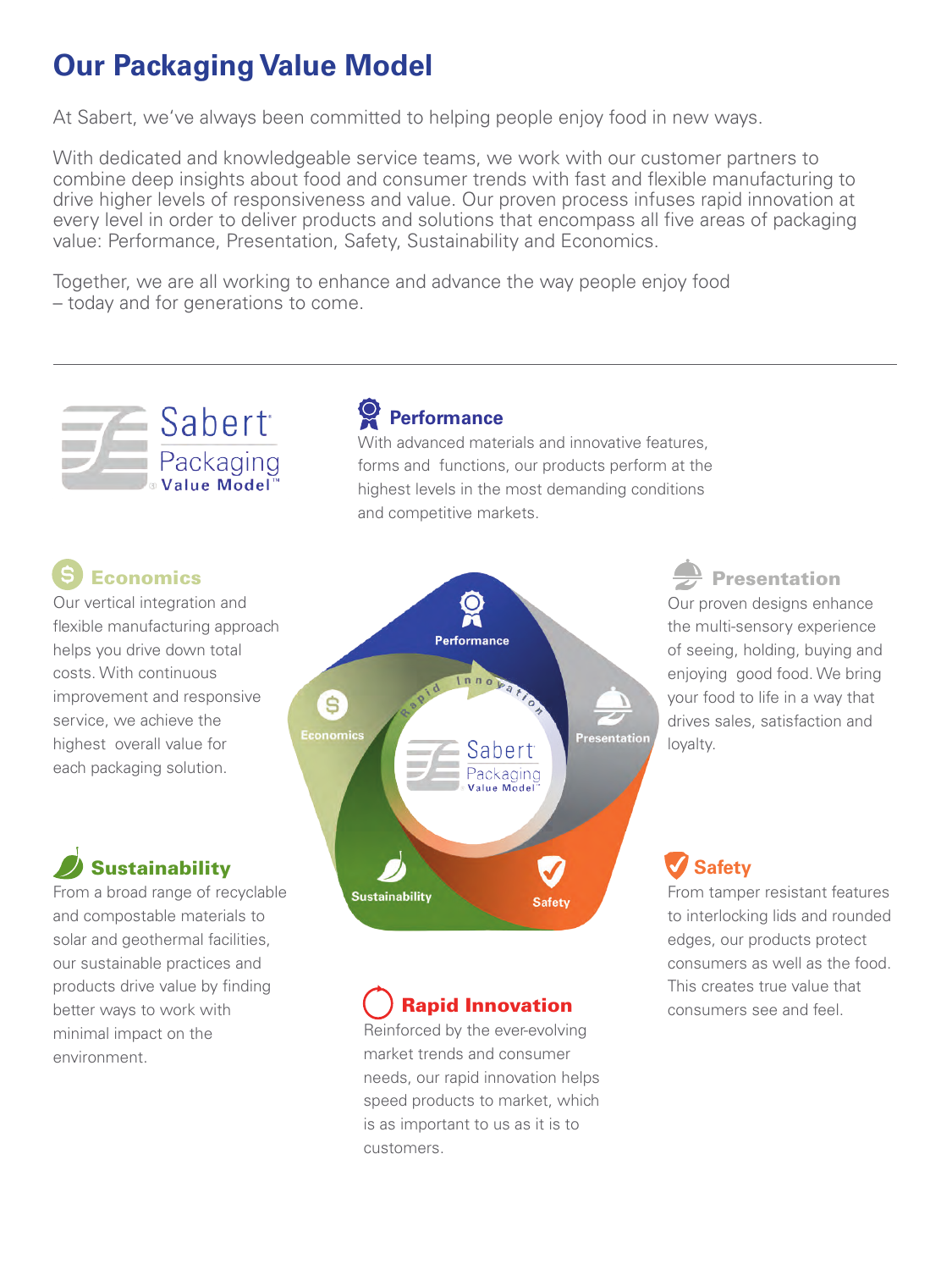

Sabert Corporation is a leading global manufacturer of innovative food packaging products and solutions. **Our company was founded in 1983 on a single mission: to enhance and advance the way people enjoy food.** Today we design, manufacture and distribute a wide spectrum of packaging solutions for food distributors, restaurants and caterers, grocery stores, national food chains and consumer entertaining purposes.

Using Sabert's proprietary **Packaging Value Model™**, we combine deep insights about food lifecycles and consumer lifestyles. Our industryleading product designs deliver the highest level of value and service to our customers.

## **A Sustainable Approach**

Our commitment to sustainability spans far beyond recyclable or compostable product lines. It impacts our entire business model, from new product development to ongoing modification and product improvements.

We pride ourselves on a deep-rooted commitment to environmental values and responsibilities, which we bring to life each day through continued efforts to reduce our corporate environmental impact. From our facilities to our packaging – sustainability and quality are never compromised.

## **Sabert By the Numbers**

# **Millions**

Number of consumers who use Sabert's products annually

**30+**

Years developing and perfecting packaging products

**600+**

Total number of unique packaging products

**6** Locations in three countries across the globe

**1,600+** Employees

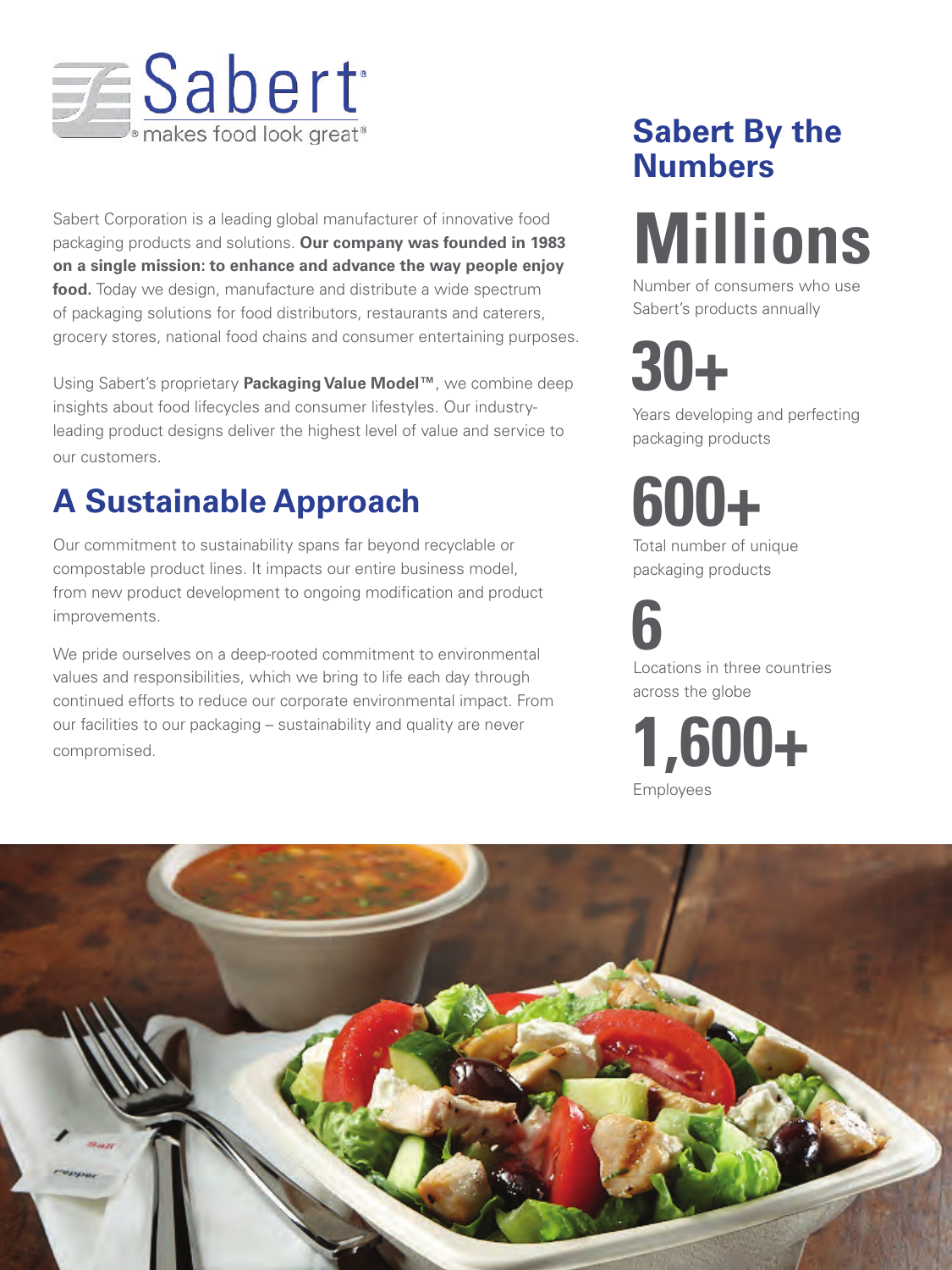## COLLECTIONS



Sabert's disposable catering products are Designed for the Occasion™, offering upscale presentations at affordable prices. Our collection completes any table setting. From platters to cutlery, we have the perfect canvas for your culinary creations.

Our disposable catering products feature a unique blend of sleek designs with premier functionality to help make your next event a memorable one.



Sabert truly is the better choice in sustainable packaging with a full line of BPI Certified options that meet both industrial and home composting standards. We combine sustainable design with exceptional performance, using pulp that comes from sugar cane fiber, one of the world's most abundant annually renewable resources.

Sabert manufacturers both the bases and double lock lids, ensuring optimal lid fit and leak resistance. Through an ongoing dedication to innovation, Sabert continually adds versatility to our family of products.



Give your customers the dining experience they expect, even when they're on the go, with Sabert's premium hot food packaging. Our Hot Collection helps drive your takeout and delivery business by keeping foods hot and fresh long after leaving your kitchen. Our reheatable, stackable and leak proof containers are available in both hinged and 2-piece configurations providing multiple options to meet operator needs. Sabert helps increase your profits and customer loyalty with recyclable packaging designed for any hot food culinary creation.



Sabert's Kraft Collection of corrugated and paperboard food packaging solutions is made with a variety of materials to achieve the highest recyclability and post-consumer fiber content standards. Plus, its sturdy construction ensures food is properly insulated and protected during transport.

With Sabert's Kraft Collection, you'll help save substantial energy and reduce landfilldestined waste—while making a positive impression on guests with recycled-content packaging that doesn't sacrifice on strength or performance.





Sabert's Cold Collection provides high-quality, aesthetically appealing disposable single serve bowl, tubs, produce and lettuce trays in 8-64 oz. sizes with tamper-resistant options. You'll love our clear lids, clean lines and efficient, stackable shapes that allow fresh ingredients and vibrant colors to shine while optimizing in-store shelf space. We design and manufacture our cold packaging with customers in mind, using advanced materials engineered to meet rigorous demands of today's marketplace.



Sabert's Snack Collection offers on-the-go packaging solutions for today's mobile consumer. Choose from a wide variety of efficient, stackable options with superior leak resistant lids that keep foods fresh and secure, whether on the shelf, in a purse or on a desk. Made from 100% compostable or recyclable materials, Sabert's Snack Collection is environmentally friendly, too. Perfect for anything from sandwiches, to sushi, to salads and more.



Sabert's Bakery Collection is designs using innovative features to make your special treats stand out on the shelf and look irrestible. The collection provides high clarity PET, clean aesthetics and innovative, high performance design features that drive impulse sales.